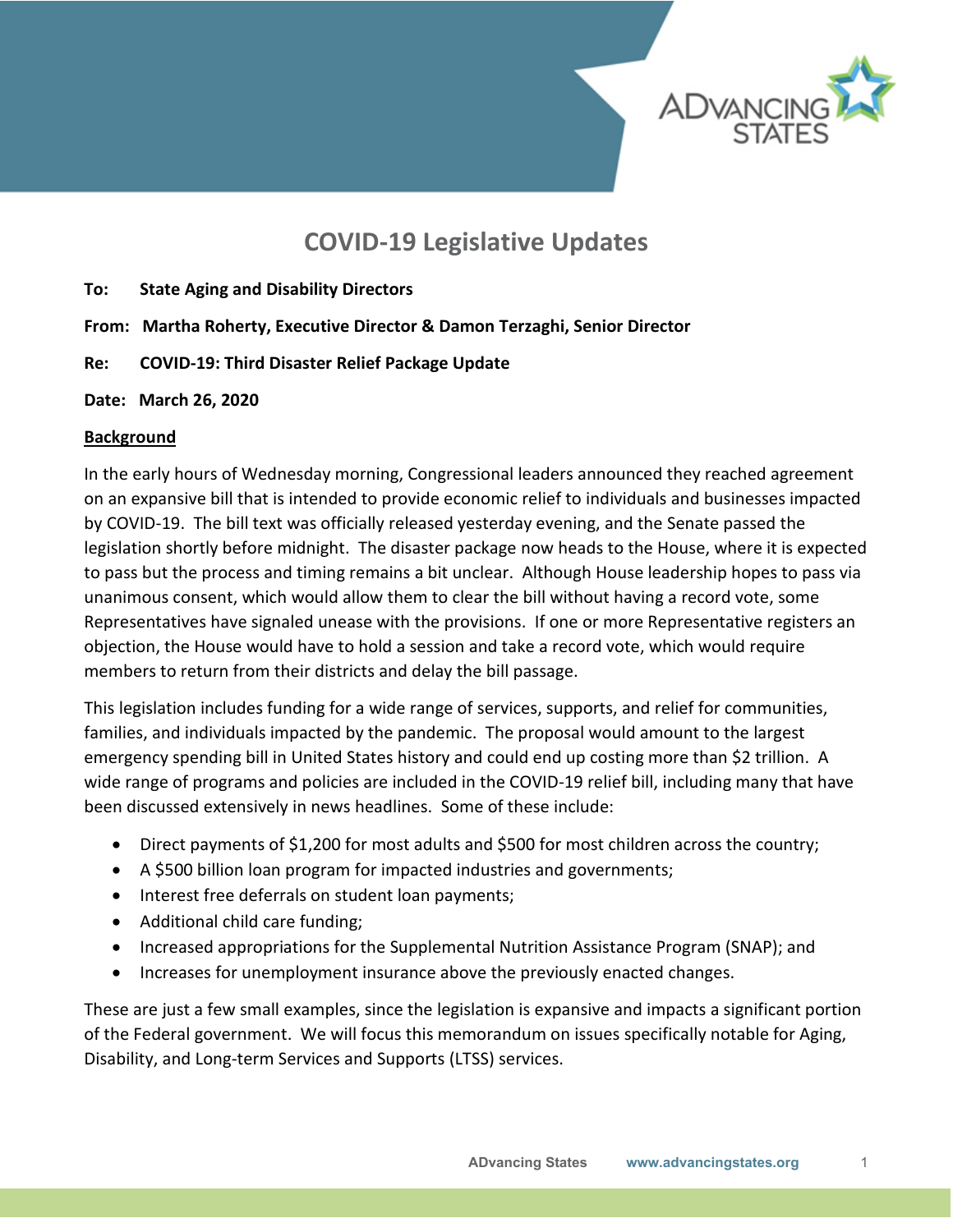

# Additional Funding for Older Americans Act (OAA) Programs

The bill appropriates an additional \$820 million for OAA programs which, coupled with the \$250 million from the prior COVID relief package, results in over a billion dollars of additional OAA funding. The \$820 million in this bill is divided into:

- \$200 million for OAA Title III-B Supportive Services;
- \$500 million for OAA Title III-C Nutrition Services;
- \$100 million for Title III-E Family Caregiver Supports;
- \$50 million for Aging and Disability Resource Centers (ADRCs);
- \$20 million for Title VI Tribal Nutrition Services; and
- \$20 million for Elder Justice Activities, including the Long-Term Care Ombudsman (LTCO) program.

This legislation includes a waiver of the state matching requirements for OAA programs. The legislation also contains a provision ensuring that LTCOs have access to residents of facilities throughout the emergency.

# Flexibility for OAA Nutrition Programs

The legislation also includes language that provides significant flexibility for state agencies and area agencies on aging (AAAs) to respond to local needs during the crisis. The bill would allow state agencies and AAAs to transfer all of the state's OAA nutrition funding (including both the standard appropriation amount as well as the additional funding allocated for COVID) between congregate and home delivered meals programs without prior ACL approval. The legislation also deems any individual who must stay home due to COVID social distancing as meeting a nutrition services program's "homebound" definition, which would therefore qualify them for home-delivered meals.

The legislation also includes authority for ACL to issue a waiver of the USDA nutritional requirements contained within the OAA during the COVID emergency.

# Centers for Independent Living

The legislation includes \$85 million of additional funding for CILs.

# Increased Funding for Nursing Home Survey and Certification Visits

The legislation provides CMS with \$200 million of additional program management funding for domestic and international responses to the coronavirus. Of this funding, at least \$100 million must be used for survey and certification activities, with an emphasis on areas with community transmission of coronavirus.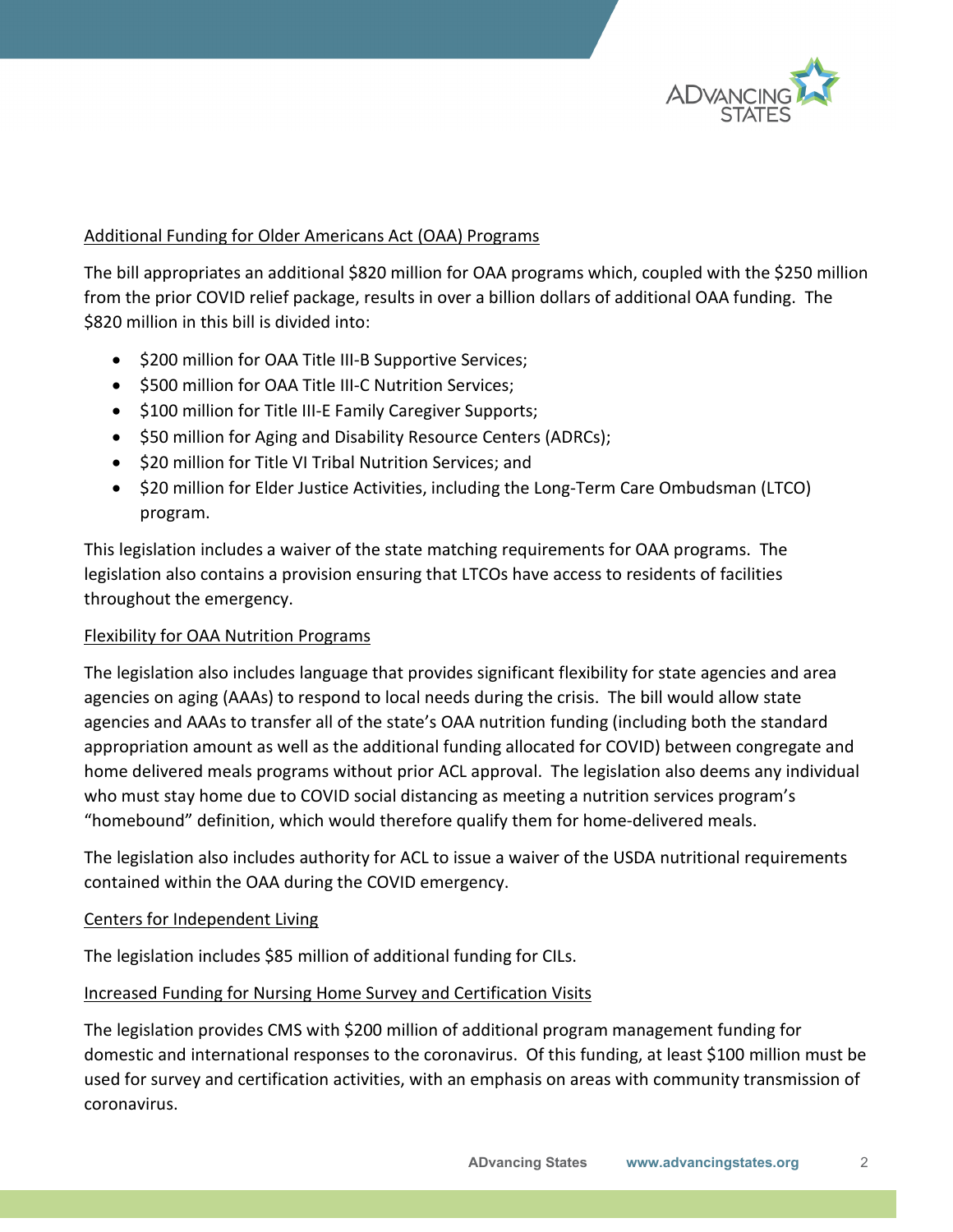

# Allowing Home and Community Based Services (HCBS) in Hospital Settings

The bill includes a permanent change to Medicaid that would enable HCBS services to be delivered in an acute care hospital if:

- 1) They are part of a plan of care;
- 2) They meet needs of the individual that are not addressed by hospital services;
- 3) They do not substitute services that the hospital is required to provide; and
- 4) They are designed to provide smooth transitions to home and community-based settings and to preserve functionality.

#### Extensions of Existing Aging, Disability, and Medicaid Programs

Extensions of several existing programs are embedded into this legislation. These programs are all extended through November 30, 2020. The bill does not provide exact dollar amounts for each of the extensions, but instead fully funds the programs until the end of FY2020 (ie: September 30). The bill then allocates all these programs a prorated amount equal to what they received in FY2020 for October and November. This essentially means that they are all funded at their current levels until November 30. Extended programs include:

- 1) The Money Follows the Person Grants;
- 2) Additional funding for Medicare outreach and enrollment, originally authorized by the Medicare Improvements for Patients and Providers Act (MIPPA) legislation that is provided to:
	- a. State Health Insurance Counseling Programs (SHIPs);
	- b. AAAs;
	- c. ADRCs; and
	- d. The National Center for Benefits Outreach and Enrollment.

The legislation also contains an extension of the Affordable Care Act Spousal Impoverishment Protections and delays the ACA's Medicaid Disproportionate Share Hospital (DSH) Reductions until November 30, 2020.

Lastly, the legislation includes an extension of the Community Mental Health Services Demonstration Program as well as allowing two additional states to participate in the demonstration.

# Grace Period for the Increased Medicaid Match

The bill includes a 30-day period where a state would not be ineligible for the increased FMAP provided by the Families First Coronavirus Response Act (FFCRA) (ie: the 6.2% increases passed last week) if it is in violation of the prohibition on increasing premiums over the levels in place on January